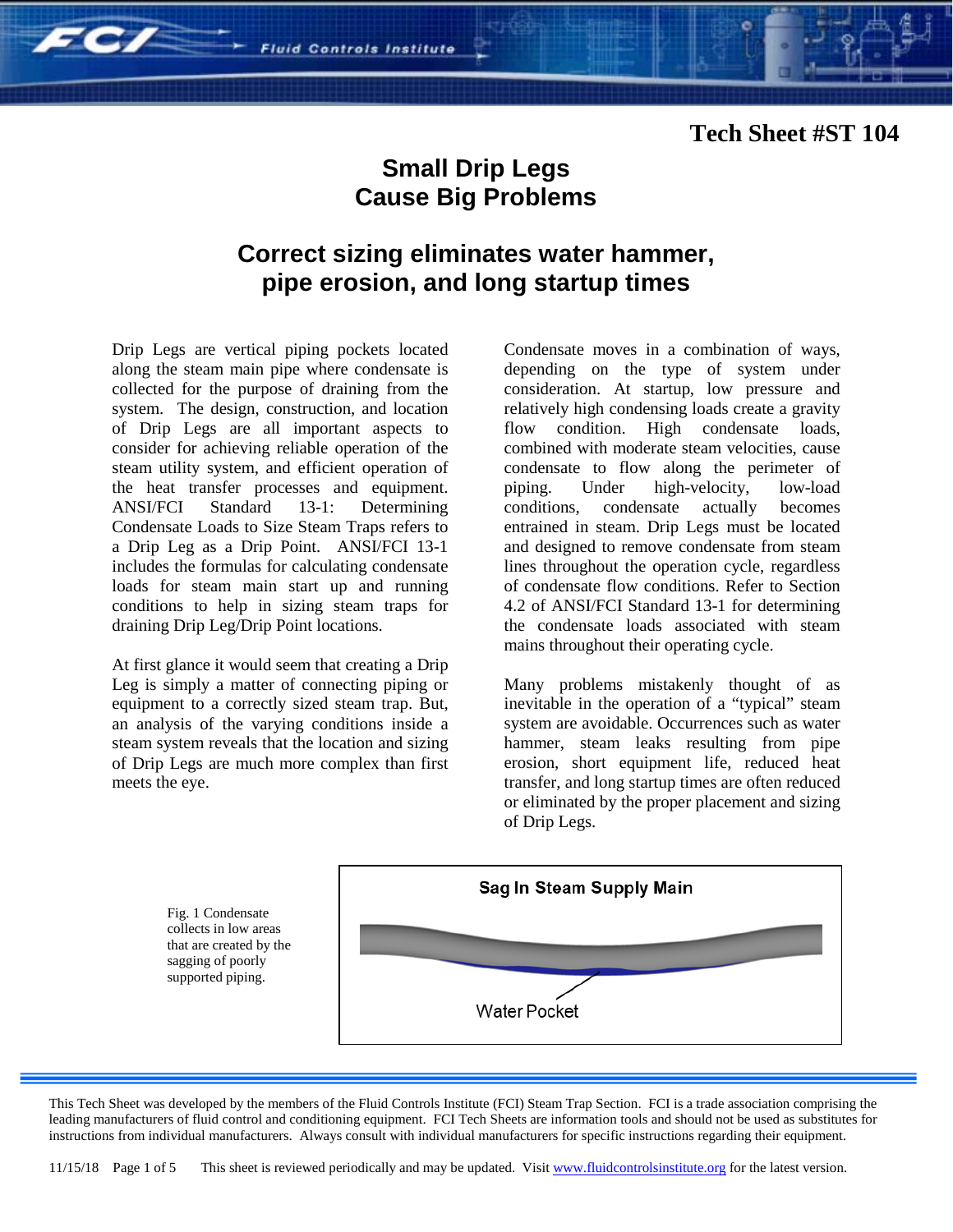#### **Drip Leg Location**

 $FC/$ 

According to Section I, Paragraph 118 (a) of the American Standard Code for Pressure Piping, "Suitable drains or drips shall be provided wherever necessary to drain the condensate from all sections of the piping and equipment where it may collect…" Taking a few simple precautions when laying out steam lines minimizes the number of collection points.

- Ensure that steam mains are well supported. This is one of the most important, but often overlooked, precautions. A pocket of condensate can collect or pool in a section of main that is sagging due to insufficient mechanical support (Fig. 1).
- Use eccentric fittings to provide a continuous path along the bottom of steam distribution piping (Fig. 2).
- Pitch steam mains down, in the direction of flow, not less than 1 in. for every 20 ft. of run.
- Always trap each Drip Leg with a separate steam trap. Even the slight pressure drop found between two adjacent Drip Legs is enough to short circuit the system.
- Properly insulate piping to minimize the amount of condensate generated in a steam main or distribution line.



### **Tech Sheet #ST 104**

(Note: Some steam trap designs should not be insulated. Consult with the manufacturer).

Along with these general precautions, there are several specific recommendations that should be followed for the proper placement of Drip Legs. Drip Legs should be located at about 300-ft intervals along steam mains, and never at intervals greater than 500 ft. In addition, Drip Legs should be placed at risers, at points where there is a change in line/piping direction (preferably beyond the point of change in direction), at the end of steam mains, ahead of expansion joints or bends, and ahead of valves or regulators.

After choosing the proper location, Drip Legs must be designed so condensate freely enters throughout the operating cycle of the system. During normal operation, any steam system is subject to one or more conditions that must be taken into account in the sizing of Drip Legs to avoid problems.

### **Startup Conditions**

During startup, high condensate loads are created when steam condenses after encountering cool piping and equipment. At the same time, the high condensing rate leaves little steam pressure in the piping. If the system is well designed, gravity pulls condensate into the Drip Leg. On supervised startups, a valve is manually opened to drain and gravity alone is adequate to drain condensate.

Fig. 2 An eccentric reducer precludes the forming of a condensate pool that can form behind a concentric reducer.

This Tech Sheet was developed by the members of the Fluid Controls Institute (FCI) Steam Trap Section. FCI is a trade association comprising the leading manufacturers of fluid control and conditioning equipment. FCI Tech Sheets are information tools and should not be used as substitutes for instructions from individual manufacturers. Always consult with individual manufacturers for specific instructions regarding their equipment.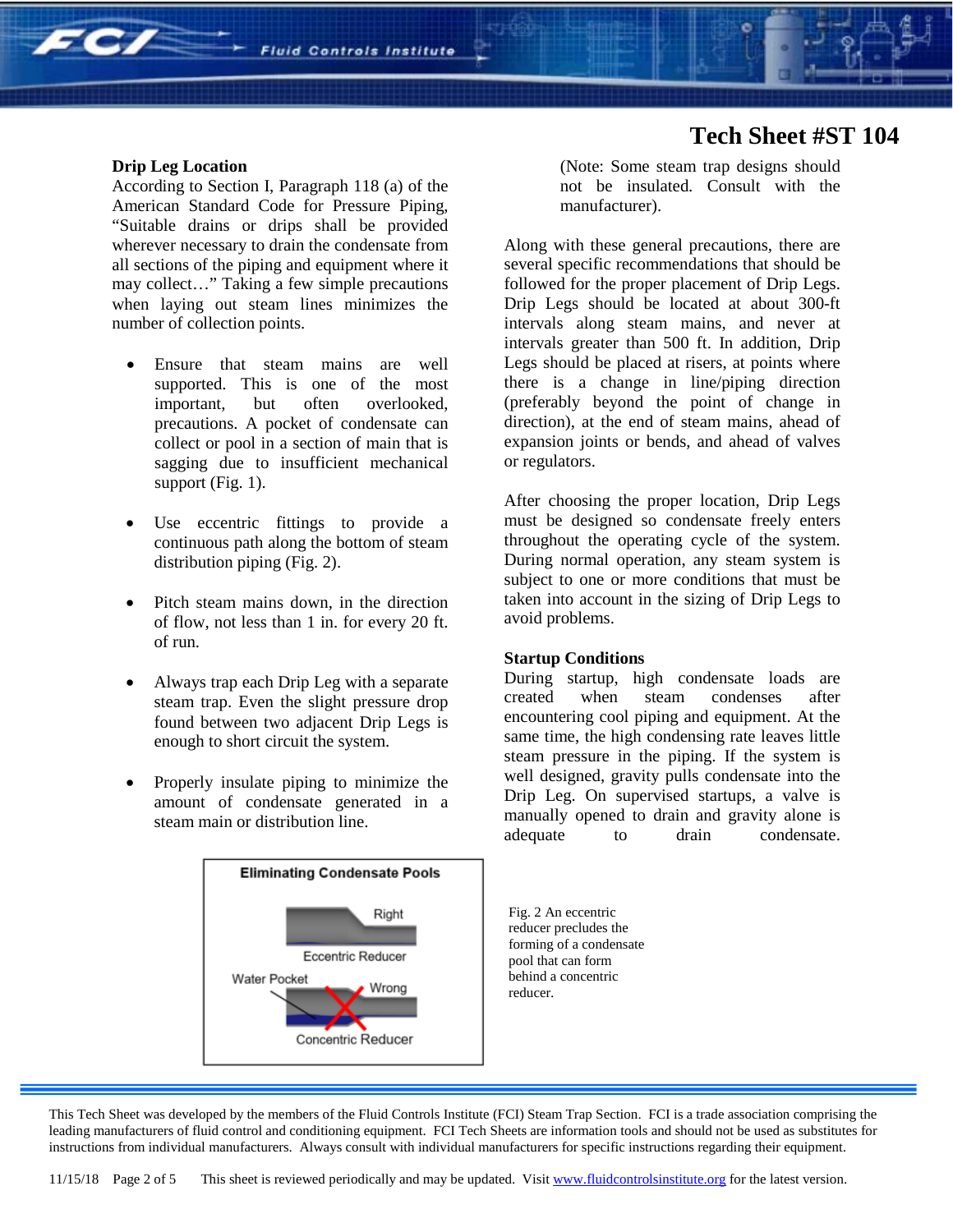

### **Tech Sheet #ST 104**

On automatic startups, however, there may not be sufficient differential pressure to provide flow through a steam trap orifice. In these cases, the Drip Leg must be sufficiently long to provide the necessary static head (dimension H, Fig. 3) to push condensate through the steam trap.

In many cases, the condensate collected at the Drip Leg and drained through a steam trap is recovered to and through a condensate return line located at high elevation in a pipe rack or building ceiling. The condensate must be lifted from the steam trap (typically at ground level) to the condensate return line. The Drip Leg must provide ample volume for water to accumulate

until there is sufficient pressure to elevate condensate to the level of the return line (must overcome about 1 psi of static head pressure for every 2 ft. of lift). (Note: if lifting condensate, a check valve should be fitted on the outlet side of the steam trap).

If the system is not properly drained, it takes an excessive amount of time to reach operating temperature, increasing operating costs. Insufficient drainage during startup can result in live steam being injected into pockets of cool condensate, creating thermal shock, a form of water hammer, causing premature damage to the piping system.



Fig. 3 Typical steam trap-draining Drip Leg is installed on steam main. Values for M, D, and H are provided in the table on the next page.

#### **Perimeter Flow Conditions**

With relatively large condensate loads and lower velocities, commonly found in low pressure, modulated heating systems or upstream of any control valves, condensate flow usually takes place on inside pipe walls. Steam constantly condenses on the wall of the pipe and condensate flows by gravity to the bottom of the pipe where it forms a stream that is pushed along by the forces of gravity and friction with gas flowing over its surface. The Drip Leg diameter must be sized so that the entire condensate stream is collected and drained away as it flows over the top of the opening. Partial drainage is likely when the common practice of "hot

tapping" a small pipe into the steam main is used to provide a Drip Leg (Fig. 4).

If the Drip Leg is undersized, the condensate stream flows over and past each collecting leg. As condensate accumulates, it reduces the pipe's steam space (volume) and absorbs some of the steam's heat, increasing operating cost. If the condensate stream is allowed to build to sufficient levels in the pipe, waves are formed by relatively high gases passing over the surface of the condensate.

This Tech Sheet was developed by the members of the Fluid Controls Institute (FCI) Steam Trap Section. FCI is a trade association comprising the leading manufacturers of fluid control and conditioning equipment. FCI Tech Sheets are information tools and should not be used as substitutes for instructions from individual manufacturers. Always consult with individual manufacturers for specific instructions regarding their equipment.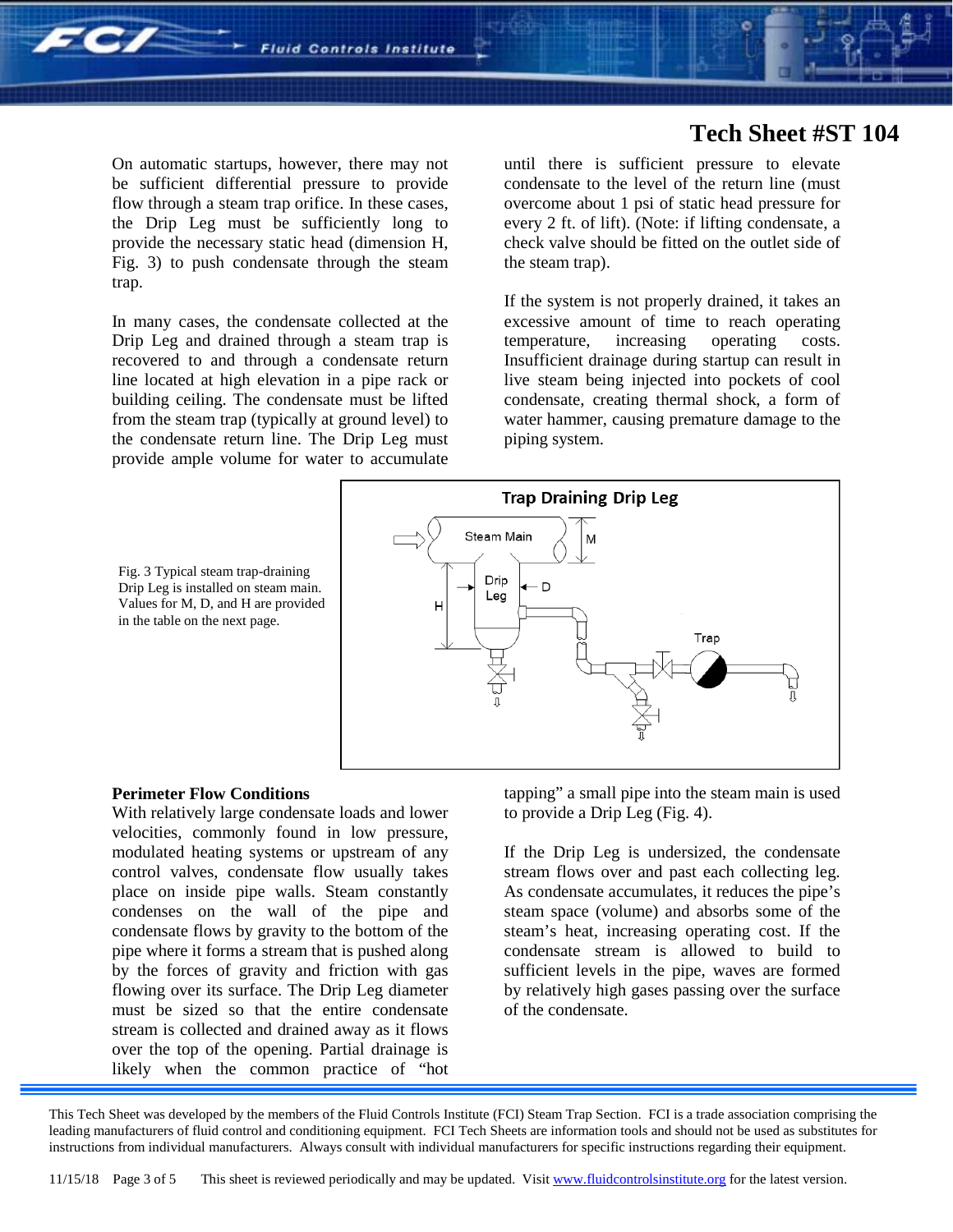These waves can rise and block the entire pipe creating a slug. With system pressure upstream of this slug, and collapsing steam downstream, the slug is accelerated in the pipe and can reach velocities as high as 90 mph. A great deal of damage can be done to piping and equipment when a slug is forced to stop or change direction.

### **Entrained Flow Conditions**

In low condensing load, high velocity service (typical running load condition steam mains), most of the condensate is picked up by the passing gas stream as it forms on pipe walls. These water droplets are carried along, mixed

with steam at velocities that can exceed 100 mph. To separate the condensate from highvelocity steam, the Drip Leg must be large enough to provide expansion in the flow area, reducing gas velocity and allowing condensate to drop out. If the Drip Leg is not large enough, the pressure drop created at the interface of the steam line and the Drip Leg can actually draw condensate out of the Drip Leg and back into the steam main line/pipe. In applications where dry steam is essential, it is preferable to use a steam separator to provide flow reduction and moisture removal, and drain with an adequately sized steam trap.

| <b>Recommended Steam Main and</b>  |                           |                            |           |
|------------------------------------|---------------------------|----------------------------|-----------|
| <b>Branch Line Drip Leg Sizing</b> |                           |                            |           |
| M                                  | D                         | Н                          |           |
| Steam                              |                           | Drip Leg Length, Min., in. |           |
| Main                               | Drip Leg<br>Diameter, in. | Supervised                 | Automatic |
| Size, in.                          |                           | Warm-Up                    | Warm-Up   |
| $\frac{1}{2}$                      | $\frac{1}{2}$             | 10                         | 28        |
| $\frac{3}{4}$                      | $\frac{3}{4}$             | 10                         | 28        |
| 1                                  | 1                         | 10                         | 28        |
| 2                                  | 2                         | 10                         | 28        |
| 3                                  | 3                         | 10                         | 28        |
| 4                                  | 4                         | 10                         | 28        |
| 6                                  | 4                         | 10                         | 28        |
| 8                                  | 4                         | 12                         | 28        |
| 10                                 | 6                         | 15                         | 28        |
| 12                                 | 6                         | 18                         | 28        |
| 14                                 | 8                         | 21                         | 28        |
| 16                                 | 8                         | 24                         | 28        |
| 18                                 | 10                        | 27                         | 28        |
| 20                                 | 10                        | 30                         | 30        |
| 24                                 | 12                        | 36                         | 36        |